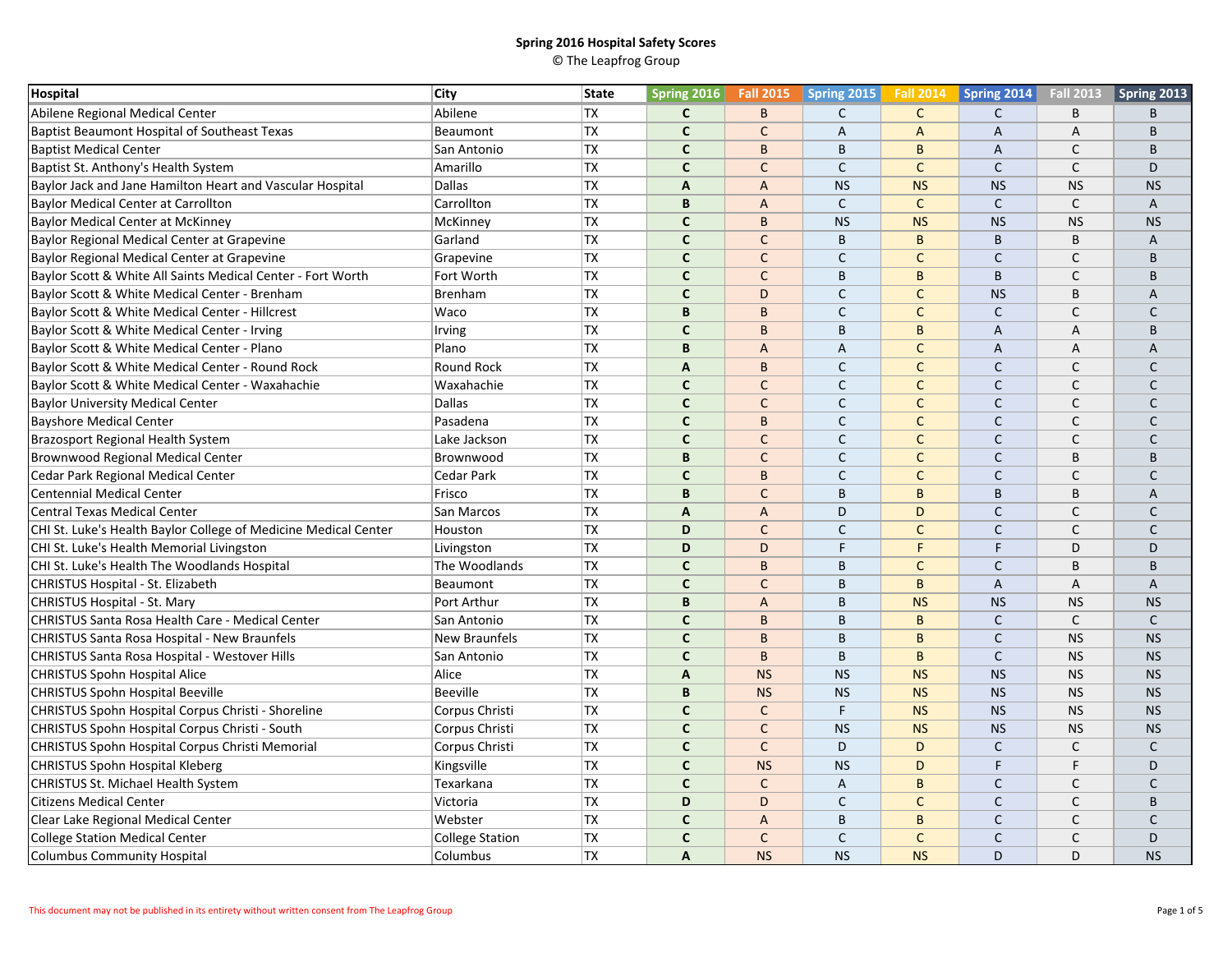| Hospital                                         | City            | <b>State</b> | <b>Spring 2016</b> | <b>Fall 2015</b> | Spring 2015    | <b>Fall 2014</b> | <b>Spring 2014</b> | <b>Fall 2013</b> | Spring 2013  |
|--------------------------------------------------|-----------------|--------------|--------------------|------------------|----------------|------------------|--------------------|------------------|--------------|
| Conroe Regional Medical Center                   | Conroe          | <b>TX</b>    | $\mathsf{C}$       | B                | A              | B                | B                  | B                | C            |
| Corpus Christi Medical Center                    | Corpus Christi  | <b>TX</b>    | $\mathsf{C}$       | $\overline{A}$   | $\mathsf{C}$   | $\mathsf{C}$     | B                  | B                | C            |
| Covenant Hospital Plainview                      | Plainview       | <b>TX</b>    | $\mathsf{A}$       | B                | $\overline{A}$ | B                | $\mathsf{C}$       | D                | <b>NS</b>    |
| <b>Covenant Medical Center</b>                   | Lubbock         | <b>TX</b>    | $\mathsf{C}$       | D                | $\mathsf{C}$   | $\mathsf{C}$     | $\mathsf{C}$       | C                | C            |
| <b>Cypress Fairbanks Medical Center Hospital</b> | Houston         | <b>TX</b>    | $\mathsf{A}$       | B                | B              | $\mathsf{C}$     | $\mathsf{C}$       | B                | $\mathsf{C}$ |
| <b>Dallas Medical Center</b>                     | <b>Dallas</b>   | <b>TX</b>    | $\mathbf{A}$       | $\mathsf{C}$     | $\mathsf{C}$   | D                | D                  | D                | D            |
| Dallas Regional Medical Center                   | Mesquite        | <b>TX</b>    | B                  | $\overline{A}$   | A              | $\overline{A}$   | A                  | А                | A            |
| Del Sol Medical Center                           | El Paso         | <b>TX</b>    | B                  | $\overline{A}$   | $\overline{A}$ | $\overline{A}$   | B                  | А                | A            |
| Denton Regional Medical Center                   | Denton          | <b>TX</b>    | B                  | B                | $\overline{A}$ | $\overline{A}$   | $\overline{A}$     | A                | A            |
| Detar Healthcare System                          | Victoria        | <b>TX</b>    | B                  | B                | B              | B                | B                  | $\mathsf{C}$     | C            |
| Doctors Hospital at Renaissance                  | Edinburg        | TX           | B                  | $\overline{A}$   | A              | A                | A                  | B                | $\mathsf{C}$ |
| Doctors Hospital at White Rock Lake              | <b>Dallas</b>   | <b>TX</b>    | B                  | B                | $\overline{A}$ | $\overline{A}$   | B                  | B                | A            |
| Doctors Hospital of Laredo                       | Laredo          | <b>TX</b>    | $\mathsf{C}$       | $\mathsf{C}$     | $\mathsf{C}$   | D                | D                  | D                | C            |
| East Houston Regional Medical Center             | Houston         | <b>TX</b>    | $\mathbf{C}$       | $\overline{A}$   | $\mathsf{C}$   | $\mathsf{C}$     | $\mathsf{C}$       | $\mathsf{C}$     | C            |
| <b>East Texas Medical Center Crockett</b>        | Crockett        | <b>TX</b>    | $\mathbf{A}$       | <b>NS</b>        | <b>NS</b>      | <b>NS</b>        | <b>NS</b>          | <b>NS</b>        | <b>NS</b>    |
| East Texas Medical Center of Athens              | Athens          | <b>TX</b>    | B                  | $\mathsf{C}$     | $\mathsf{C}$   | $\mathsf{C}$     | D                  | C                | $\mathsf{C}$ |
| <b>East Texas Medical Center Tyler</b>           | Tyler           | <b>TX</b>    | $\mathsf{C}$       | B                | $\mathsf{C}$   | $\mathsf{C}$     | $\mathsf{C}$       | $\mathsf{C}$     | $\mathsf{C}$ |
| Edinburg Regional Medical Center                 | Edinburg        | <b>TX</b>    | $\mathbf{C}$       | B                | $\mathsf B$    | B                | B                  | B                | A            |
| Fort Duncan Regional Medical Center              | Eagle Pass      | <b>TX</b>    | B                  | $\overline{A}$   | $\mathsf C$    | B                | D                  | <b>NS</b>        | A            |
| <b>Good Shepherd Medical Center</b>              | Longview        | <b>TX</b>    | $\mathbf{C}$       | B                | $\mathsf{C}$   | $\mathsf{C}$     | $\mathsf{C}$       | $\mathsf{C}$     | $\mathsf{C}$ |
| Good Shepherd Medical Center-Marshall            | Marshall        | TX           | A                  | B                | $\mathsf{C}$   | B                | $\mathsf{C}$       | $\mathsf{C}$     | $\mathsf{C}$ |
| <b>Grace Medical Center</b>                      | Lubbock         | <b>TX</b>    | B                  | $\mathsf{C}$     | D              | D                | $\mathsf{C}$       | А                | <b>NS</b>    |
| Guadalupe Regional Medical Center                | Seguin          | <b>TX</b>    | A                  | $\mathsf{C}$     | $\mathsf{C}$   | $\mathsf{C}$     | $\mathsf{C}$       | C                | C            |
| Harlingen Medical Center                         | Harlingen       | <b>TX</b>    | $\mathsf{C}$       | $\mathsf{C}$     | $\mathsf{C}$   | $\mathsf{C}$     | B                  | B                | B            |
| Harris County Hospital District                  | Houston         | TX           | $\mathbf{C}$       | $\mathsf{C}$     | $\mathsf{C}$   | $\mathsf{C}$     | $\mathsf{C}$       | $\mathsf{C}$     | $\mathsf{C}$ |
| <b>Hendrick Health System</b>                    | Abilene         | TX           | $\mathbf{A}$       | $\mathsf{C}$     | $\mathsf B$    | $\overline{A}$   | B                  | $\mathsf{C}$     | B            |
| <b>Hill Country Memorial</b>                     | Fredericksburg  | <b>TX</b>    | $\overline{A}$     | $\overline{A}$   | $\overline{A}$ | $\overline{A}$   | $\overline{A}$     | A                | $\mathsf{C}$ |
| Hopkins County Memorial Hospital                 | Sulphur Springs | <b>TX</b>    | B                  | $\mathsf{C}$     | $\mathsf{C}$   | F                | E                  | D                | $\mathsf{C}$ |
| <b>Houston Methodist Hospital</b>                | Houston         | <b>TX</b>    | $\mathsf{A}$       | $\overline{A}$   | A              | $\overline{A}$   | A                  | B                | A            |
| Houston Methodist San Jacinto Hospital           | Baytown         | <b>TX</b>    | <b>Straight A</b>  | $\overline{A}$   | A              | $\overline{A}$   | A                  | A                | A            |
| Houston Methodist St. John Hospital              | Nassau Bay      | <b>TX</b>    | $\mathsf{C}$       | $\mathsf{C}$     | $\mathsf{C}$   | $\mathsf{C}$     | $\mathsf{C}$       | $\overline{A}$   | A            |
| Houston Methodist West Hospital                  | Houston         | TX           | B                  | $\mathsf{A}$     | A              | A                | B                  | B                | A            |
| Houston Methodist Willowbrook Hospital           | Houston         | <b>TX</b>    | <b>Straight A</b>  | $\overline{A}$   | A              | $\overline{A}$   | A                  | A                | A            |
| <b>Houston Northwest Medical Center</b>          | Houston         | <b>TX</b>    | A                  | $\overline{A}$   | $\mathsf B$    | B                | B                  | A                | A            |
| Huntsville Memorial Hospital                     | Huntsville      | <b>TX</b>    | $\mathbf{C}$       | B                | $\mathsf{C}$   | $\mathsf{C}$     | $\mathsf{C}$       | A                | A            |
| John Peter Smith Hospital                        | Fort Worth      | <b>TX</b>    | $\mathsf{C}$       | D                | $\mathsf{C}$   | $\mathsf{C}$     | $\mathsf{C}$       | C                | C            |
| Kingwood Medical Center                          | Kingwood        | <b>TX</b>    | $\mathbf{C}$       | $\mathsf{C}$     | $\mathsf{C}$   | B                | $\mathsf{C}$       | $\mathsf{C}$     | $\mathsf{C}$ |
| <b>Knapp Medical Center</b>                      | Weslaco         | <b>TX</b>    | $\mathsf{C}$       | $\mathsf{C}$     | B              | B                | $\mathsf C$        | $\mathsf{C}$     | $\mathsf{C}$ |
| Lake Granbury Medical Center                     | Granbury        | <b>TX</b>    | B                  | $\mathsf{C}$     | $\mathsf B$    | $\overline{B}$   | $\mathsf{C}$       | $\mathsf{C}$     | $\mathsf{C}$ |
| Lake Pointe Medical Center                       | Rowlett         | <b>TX</b>    | $\mathbf c$        | B                | A              | A                | B                  | B                | A            |
| Lakeway Regional Medical Center                  | Lakeway         | <b>TX</b>    | $\mathbf B$        | D                | <b>NS</b>      | <b>NS</b>        | <b>NS</b>          | <b>NS</b>        | <b>NS</b>    |
| Laredo Medical Center                            | Laredo          | <b>TX</b>    | $\mathsf{C}$       | $\mathsf{C}$     | A              | $\overline{A}$   | A                  | A                | A            |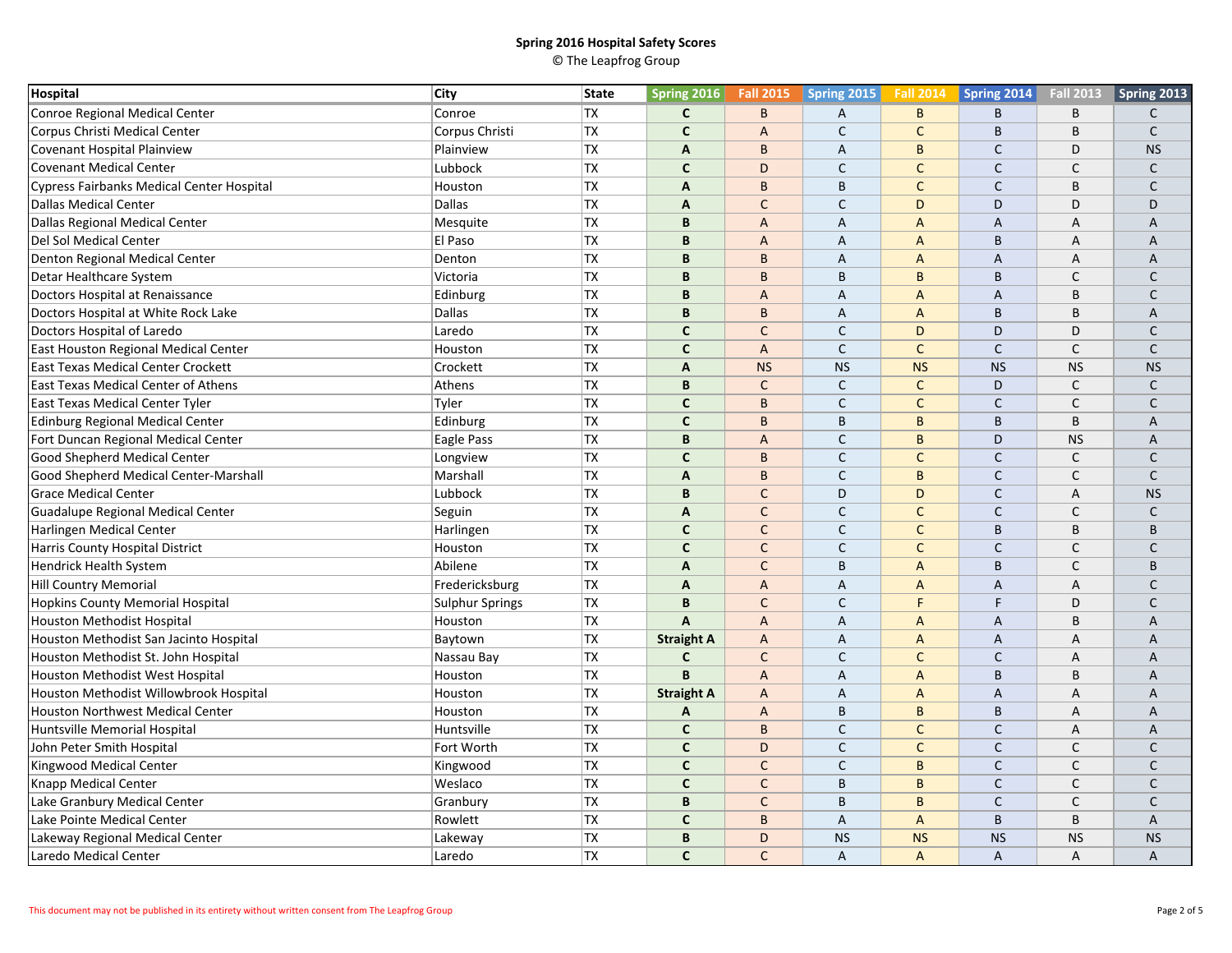| Hospital                                            | <b>City</b>        | <b>State</b> | <b>Spring 2016</b>        | <b>Fall 2015</b> | Spring 2015    | <b>Fall 2014</b> | Spring 2014    | <b>Fall 2013</b> | Spring 2013  |
|-----------------------------------------------------|--------------------|--------------|---------------------------|------------------|----------------|------------------|----------------|------------------|--------------|
| Las Colinas Medical Center                          | Irving             | <b>TX</b>    | A                         | $\mathsf{A}$     | A              | B                | B              | B                | Α            |
| Las Palmas Medical Center                           | El Paso            | <b>TX</b>    | B                         | $\overline{A}$   | A              | $\overline{A}$   | B              | B                | A            |
| Longview Regional Medical Center                    | Longview           | <b>TX</b>    | C                         | $\mathsf{C}$     | $\mathsf{C}$   | $\mathsf{C}$     | $\mathsf{C}$   | $\mathsf{C}$     | $\mathsf{C}$ |
| <b>Mainland Medical Center</b>                      | <b>Texas City</b>  | <b>TX</b>    | $\mathsf{C}$              | $\mathsf{B}$     | $\mathsf B$    | B                | $\mathsf{C}$   | C                | $\mathsf{C}$ |
| Matagorda Regional Medical Center                   | Bay City           | <b>TX</b>    | B                         | $\mathsf{C}$     | <b>NS</b>      | <b>NS</b>        | <b>NS</b>      | <b>NS</b>        | <b>NS</b>    |
| <b>McAllen Medical Center</b>                       | McAllen            | <b>TX</b>    | $\mathbf{C}$              | <b>NS</b>        | <b>NS</b>      | <b>NS</b>        | <b>NS</b>      | <b>NS</b>        | <b>NS</b>    |
| <b>Medical Center Arlington</b>                     | Arlington          | TX           | B                         | $\overline{A}$   | $\mathsf B$    | B                | A              | А                | Α            |
| <b>Medical Center Hospital</b>                      | Odessa             | <b>TX</b>    | B                         | B                | $\overline{A}$ | $\overline{A}$   | B              | B                | C            |
| Medical Center of Lewisville                        | Lewisville         | <b>TX</b>    | B                         | $\overline{A}$   | $\overline{A}$ | B                | B              | B                | A            |
| <b>Medical Center of McKinney</b>                   | McKinney           | <b>TX</b>    | B                         | $\overline{A}$   | A              | A                | A              | А                | <sub>R</sub> |
| Medical Center of Plano                             | Plano              | <b>TX</b>    | B                         | B                | A              | $\overline{A}$   | A              | A                | C            |
| Medical City Dallas Hospital                        | Dallas             | <b>TX</b>    | B                         | B                | $\overline{A}$ | $\overline{A}$   | $\overline{A}$ | B                | A            |
| Memorial Health System of East Texas                | Lufkin             | <b>TX</b>    | $\mathsf{C}$              | $\mathsf{C}$     | D              | D                | D              | $\mathsf{C}$     | $\mathsf{C}$ |
| Memorial Hermann - Texas Medical Center             | Houston            | <b>TX</b>    | A                         | $\overline{A}$   | A              | B                | A              | C                | B            |
| Memorial Hermann Greater Heights Hospital           | Houston            | <b>TX</b>    | $\boldsymbol{\mathsf{A}}$ | $\overline{A}$   | A              | $\overline{A}$   | B              | A                | A            |
| Memorial Hermann Katy Hospital                      | Katy               | <b>TX</b>    | <b>Straight A</b>         | $\overline{A}$   | $\overline{A}$ | $\overline{A}$   | $\overline{A}$ | A                | A            |
| Memorial Hermann Memorial City Medical Center       | Houston            | <b>TX</b>    | A                         | $\mathsf{A}$     | A              | A                | A              | B                | A            |
| Memorial Hermann Northeast                          | Humble             | <b>TX</b>    | A                         | $\overline{A}$   | $\mathsf B$    | B                | A              | B                | $\mathsf{C}$ |
| <b>Memorial Hermann Southeast</b>                   | Houston            | <b>TX</b>    | $\mathsf{A}$              | $\overline{A}$   | $\overline{A}$ | B                | B              | $\overline{A}$   | <b>NS</b>    |
| Memorial Hermann Southwest Hospital                 | Houston            | <b>TX</b>    | A                         | $\overline{A}$   | A              | $\overline{A}$   | B              | <b>NS</b>        | <b>NS</b>    |
| Memorial Hermann Sugar Land Hospital                | Sugar Land         | <b>TX</b>    | B                         | $\overline{A}$   | $\mathsf{C}$   | $\mathsf{C}$     | $\mathsf{C}$   | B                | A            |
| Memorial Hermann The Woodlands Hospital             | The Woodlands      | <b>TX</b>    | A                         | $\overline{A}$   | $\overline{A}$ | B                | B              | A                | A            |
| <b>Methodist Charlton Medical Center</b>            | Dallas             | <b>TX</b>    | $\mathbf{A}$              | $\overline{A}$   | A              | B                | A              | B                | B            |
| Methodist Dallas Medical Center                     | <b>Dallas</b>      | <b>TX</b>    | A                         | $\overline{A}$   | B              | B                | B              | C                | C            |
| Methodist Hospital & Methodist Children's Hospital  | San Antonio        | <b>TX</b>    | $\mathbf{C}$              | B                | B              | $\mathsf{C}$     | B              | A                | <sub>R</sub> |
| <b>Methodist Mansfield Medical Center</b>           | Mansfield          | <b>TX</b>    | $\, {\bf B}$              | B                | A              | $\overline{A}$   | A              | А                | A            |
| Methodist Richardson Medical Center                 | Richardson         | <b>TX</b>    | $\mathbf{C}$              | $\mathsf{C}$     | B              | $\overline{A}$   | A              | A                | B            |
| Methodist Specialty & Transplant Hospital           | San Antonio        | <b>TX</b>    | $\mathsf{C}$              | $\mathsf{C}$     | B              | B                | B              | A                | <b>NS</b>    |
| Methodist Stone Oak Hospital                        | San Antonio        | <b>TX</b>    | B                         | B                | $\mathsf{C}$   | $\mathsf{C}$     | C              | $\mathsf{C}$     | <sub>R</sub> |
| Methodist Sugar Land Hospital                       | Sugar Land         | <b>TX</b>    | A                         | $\overline{A}$   | A              | A                | A              | B                | B            |
| Methodist Texsan Hospital                           | San Antonio        | <b>TX</b>    | B                         | B                | B              | $\mathsf{C}$     | <b>NS</b>      | <b>NS</b>        | <b>NS</b>    |
| Metroplex Hospital                                  | Killeen            | <b>TX</b>    | A                         | $\overline{A}$   | A              | $\overline{A}$   | $\mathsf{C}$   | $\mathsf{C}$     | $\mathsf{C}$ |
| Metropolitan Methodist Hospital                     | San Antonio        | <b>TX</b>    | B                         | $\overline{A}$   | A              | B                | $\mathsf{C}$   | $\mathsf{C}$     | $\mathsf{C}$ |
| <b>Midland Memorial Hospital</b>                    | Midland            | <b>TX</b>    | B                         | B                | $\mathsf C$    | B                | $\mathsf{C}$   | $\mathsf{C}$     | $\mathsf{C}$ |
| Mission Regional Medical Center                     | Mission            | <b>TX</b>    | $\mathbf{C}$              | $\mathsf{C}$     | $\mathsf{C}$   | $\mathsf{C}$     | D              | D                | $\mathsf{C}$ |
| <b>Mission Trail Baptist Hospital</b>               | San Antonio        | <b>TX</b>    | B                         | $\overline{A}$   | A              | A                | A              | $\mathsf{C}$     | C            |
| Mother Frances Hospital Regional Health Care Center | Tyler              | <b>TX</b>    | A                         | B                | A              | $\overline{A}$   | A              | А                | A            |
| Nacogdoches Medical Center                          | Nacogdoches        | <b>TX</b>    | $\mathsf{A}$              | $\overline{A}$   | B              | B                | B              | B                | C            |
| Nacogdoches Memorial Hospital                       | Nacogdoches        | <b>TX</b>    | $\mathbf{C}$              | F.               | D              | D                | D              | D                | D            |
| Navarro Regional Hospital                           | Corsicana          | <b>TX</b>    | B                         | $\overline{A}$   | B              | B                | A              | А                | A            |
| Nix Medical Center                                  | San Antonio        | <b>TX</b>    | D                         | D                | $\mathsf{C}$   | $\mathsf{C}$     | $\mathsf{C}$   | C                | B            |
| North Central Baptist Hospital                      | <b>San Antonio</b> | <b>TX</b>    | $\mathsf{C}$              | $\overline{A}$   | B              | B                | A              | $\mathsf{C}$     | B            |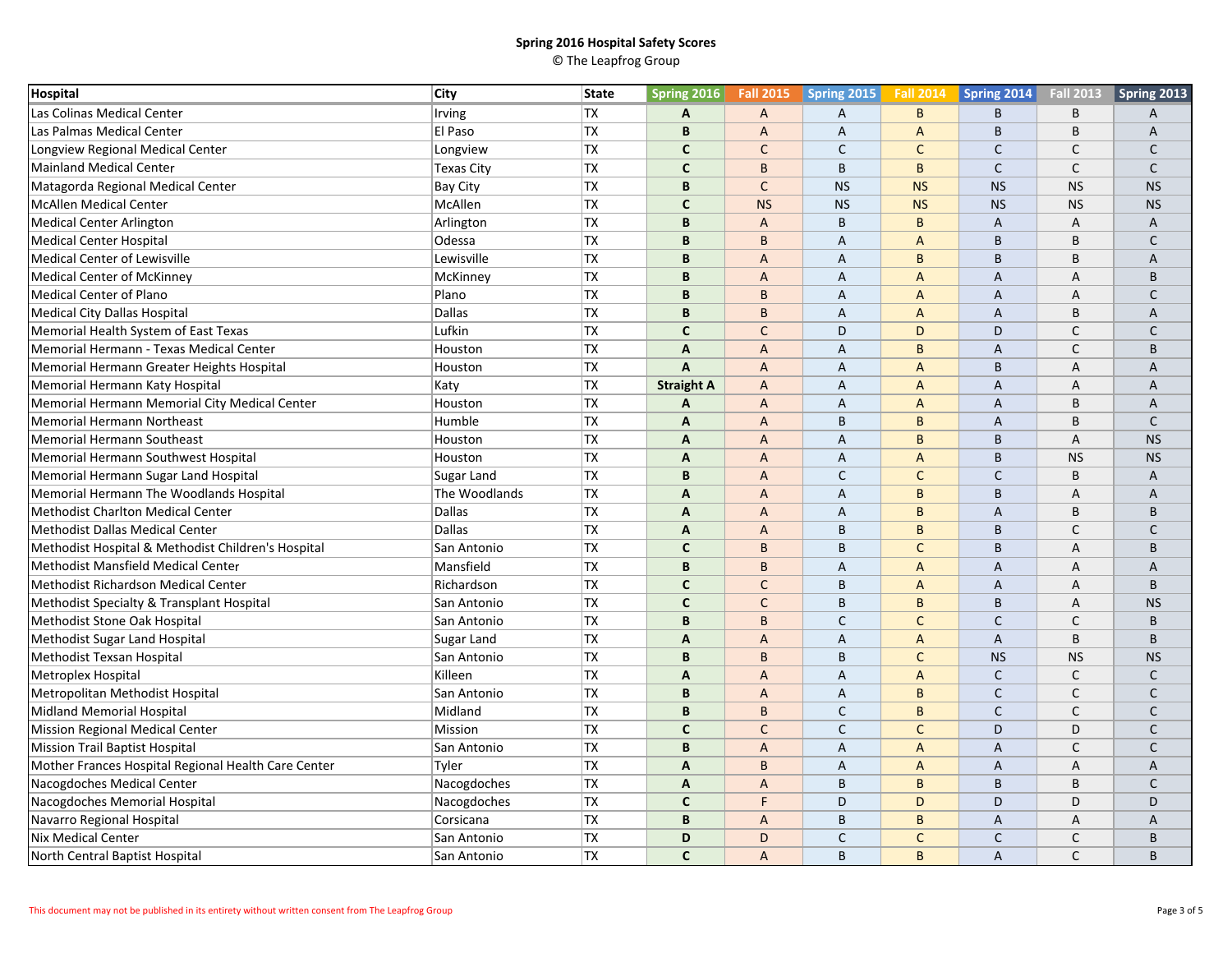| Hospital                                        | <b>City</b>                 | State     | <b>Spring 2016</b>        | <b>Fall 2015</b> | Spring 2015    | <b>Fall 2014</b> | Spring 2014    | <b>Fall 2013</b> | Spring 2013  |
|-------------------------------------------------|-----------------------------|-----------|---------------------------|------------------|----------------|------------------|----------------|------------------|--------------|
| North Cypress Medical Center                    | Cypress                     | <b>TX</b> | B                         | B                | $\overline{A}$ | A                | $\mathsf{C}$   | $\mathsf{C}$     | <b>NS</b>    |
| North Hills Hospital                            | <b>North Richland Hills</b> | <b>TX</b> | $\mathsf{C}$              | $\mathsf{C}$     | B              | $\overline{B}$   | B              | B                | $\mathsf{C}$ |
| Northeast Baptist Hospital                      | San Antonio                 | <b>TX</b> | $\mathbf{C}$              | B                | A              | A                | A              | B                | <sub>R</sub> |
| Northeast Methodist Hospital                    | Live Oak                    | <b>TX</b> | B                         | $\overline{A}$   | A              | B                | A              | A                | A            |
| Northwest Texas Healthcare System               | Amarillo                    | <b>TX</b> | $\mathbf{C}$              | B                | $\mathsf{C}$   | $\mathsf{C}$     | $\mathsf{C}$   | $\mathsf{C}$     | $\mathsf{C}$ |
| Oakbend Medical Center                          | Richmond                    | <b>TX</b> | $\mathsf{C}$              | $\mathsf{C}$     | F              | F                | $\mathsf{C}$   | C                | <b>NS</b>    |
| Odessa Regional Medical Center                  | Odessa                      | <b>TX</b> | $\mathbf{C}$              | D                | $\mathsf{C}$   | B                | $\mathsf{C}$   | $\mathsf{C}$     | <b>NS</b>    |
| Palestine Regional Medical Center-East          | Palestine                   | <b>TX</b> | D                         | $\mathsf{C}$     | B              | $\overline{A}$   | A              | $\overline{A}$   | A            |
| Pampa Regional Medical Center                   | Pampa                       | <b>TX</b> | B                         | $\mathsf{C}$     | D              | $\mathsf{C}$     | $\mathsf{C}$   | D                | $\mathsf{C}$ |
| Paris Regional Medical Center                   | Paris                       | <b>TX</b> | $\mathbf{C}$              | B                | $\mathsf{C}$   | $\mathsf{C}$     | $\mathsf{C}$   | C                | C            |
| Park Plaza Hospital                             | Houston                     | <b>TX</b> | $\mathbf{C}$              | B                | B              | B                | B              | B                | A            |
| Parkland Health & Hospital System               | <b>Dallas</b>               | <b>TX</b> | B                         | $\overline{A}$   | B              | B                | B              | $\mathsf{C}$     | A            |
| Peterson Regional Medical Center                | Kerrville                   | <b>TX</b> | B                         | $\mathsf{C}$     | $\mathsf{C}$   | $\mathsf{C}$     | $\mathsf{C}$   | B                | C            |
| Plaza Medical Center of Fort Worth              | Fort Worth                  | <b>TX</b> | $\mathsf{C}$              | B                | B              | B                | B              | A                | A            |
| Providence Health Center                        | Waco                        | <b>TX</b> | $\mathsf{C}$              | D                | $\mathsf{C}$   | $\mathsf{C}$     | $\mathsf{C}$   | $\mathsf{C}$     | $\mathsf{C}$ |
| Rio Grande Regional Hospital                    | McAllen                     | <b>TX</b> | $\mathbf{C}$              | $\mathsf{C}$     | $\mathsf{C}$   | $\mathsf{C}$     | B              | $\mathsf{C}$     | B            |
| San Angelo Community Medical Center             | San Angelo                  | <b>TX</b> | $\mathsf{A}$              | B                | A              | A                | A              | A                | $\mathsf{C}$ |
| Scenic Mountain Medical Center                  | <b>Big Spring</b>           | <b>TX</b> | $\mathbf{C}$              | $\mathsf{C}$     | <b>NS</b>      | D                | D              | <b>NS</b>        | <b>NS</b>    |
| Scott & White Memorial Hospital                 | Temple                      | <b>TX</b> | $\overline{A}$            | $\overline{A}$   | $\mathsf C$    | $\mathsf C$      | $\mathsf C$    | $\mathsf{C}$     | $\mathsf{C}$ |
| <b>Seton Medical Center Austin</b>              | Austin                      | <b>TX</b> | $\mathbf{C}$              | $\mathsf{C}$     | $\mathsf{C}$   | $\mathsf{C}$     | $\mathsf{C}$   | $\mathsf{C}$     | $\mathsf{C}$ |
| Seton Medical Center Harker Heights             | Harker Heights              | TX        | $\mathsf{A}$              | $\mathsf{C}$     | <b>NS</b>      | <b>NS</b>        | <b>NS</b>      | <b>NS</b>        | <b>NS</b>    |
| <b>Seton Medical Center Hays</b>                | Kyle                        | TX        | A                         | B                | $\mathsf B$    | B                | B              | C                | B            |
| Seton Medical Center Williamson                 | Round Rock                  | <b>TX</b> | $\overline{A}$            | B                | B              | B                | $\overline{A}$ | B                | A            |
| Seton Northwest Hospital                        | Austin                      | <b>TX</b> | $\mathbf{C}$              | $\mathsf{C}$     | B              | B                | $\overline{A}$ | B                | B            |
| <b>Shannon Medical Center</b>                   | San Angelo                  | TX        | B                         | B                | $\mathsf B$    | B                | $\mathsf{C}$   | B                | A            |
| South Texas Regional Medical Center             | Jourdanton                  | <b>TX</b> | A                         | $\overline{A}$   | B              | <b>NS</b>        | <b>NS</b>      | <b>NS</b>        | <b>NS</b>    |
| Southwest General Hospital                      | San Antonio                 | <b>TX</b> | D                         | F                | $\mathsf{C}$   | $\mathsf C$      | $\mathsf{C}$   | B                | A            |
| St Luke's Hospital at the Vintage               | Houston                     | <b>TX</b> | D                         | $\mathsf{C}$     | D              | $\mathsf{C}$     | $\mathsf{C}$   | C                | <b>NS</b>    |
| St Luke's Sugar Land Hospital                   | Sugar Land                  | <b>TX</b> | D                         | <b>NS</b>        | <b>NS</b>      | D                | $\mathsf{C}$   | $\mathsf{C}$     | C            |
| St. David's Georgetown Hospital                 | Georgetown                  | TX        | <b>Straight A</b>         | $\overline{A}$   | A              | $\overline{A}$   | A              | $\overline{A}$   | Α            |
| St. David's Medical Center                      | Austin                      | <b>TX</b> | <b>Straight A</b>         | $\overline{A}$   | A              | $\overline{A}$   | A              | A                | A            |
| St. David's North Austin Medical Center         | Austin                      | <b>TX</b> | A                         | $\overline{A}$   | $\sf B$        | B                | B              | B                | A            |
| St. David's Round Rock Medical Center           | Round Rock                  | <b>TX</b> | $\boldsymbol{\mathsf{A}}$ | $\overline{A}$   | $\mathsf{C}$   | $\mathsf{C}$     | $\overline{A}$ | A                | A            |
| St. David's South Austin Medical Center         | Austin                      | <b>TX</b> | B                         | B                | $\mathsf C$    | $\mathsf{C}$     | $\mathsf{C}$   | B                | B            |
| St. Joseph Medical Center                       | Houston                     | <b>TX</b> | $\mathbf{C}$              | D                | D              | $\mathsf{C}$     | $\mathsf{C}$   | $\mathsf{C}$     | $\mathsf{C}$ |
| St. Joseph Regional Health Center               | Bryan                       | <b>TX</b> | B                         | $\mathsf{C}$     | $\mathsf{C}$   | $\mathsf{C}$     | $\mathsf{C}$   | $\mathsf{C}$     | $\mathsf{C}$ |
| St. Luke's Baptist Hospital                     | San Antonio                 | <b>TX</b> | $\mathsf{C}$              | $\overline{A}$   | A              | $\overline{A}$   | $\overline{A}$ | B                | B            |
| St. Luke's Patients Medical Center              | Pasadena                    | <b>TX</b> | $\mathbf{C}$              | $\mathsf{C}$     | $\mathsf{C}$   | $\mathsf{C}$     | $\mathsf{C}$   | $\mathsf{C}$     | D            |
| St. Mark's Medical Center                       | La Grange                   | <b>TX</b> | $\mathsf{A}$              | $\mathsf{C}$     | <b>NS</b>      | <b>NS</b>        | <b>NS</b>      | $\mathsf{C}$     | $\mathsf{C}$ |
| Texas Health Arlington Memorial Hospital        | Arlington                   | <b>TX</b> | <b>Straight A</b>         | $\overline{A}$   | A              | A                | A              | А                | A            |
| Texas Health Harris Methodist Hospital Alliance | Fort Worth                  | <b>TX</b> | A                         | $\overline{A}$   | <b>NS</b>      | <b>NS</b>        | <b>NS</b>      | <b>NS</b>        | <b>NS</b>    |
| Texas Health Harris Methodist Hospital Cleburne | Cleburne                    | <b>TX</b> | $\mathsf{C}$              | $\overline{B}$   | B              | $\overline{A}$   | Α              | Α                | A            |